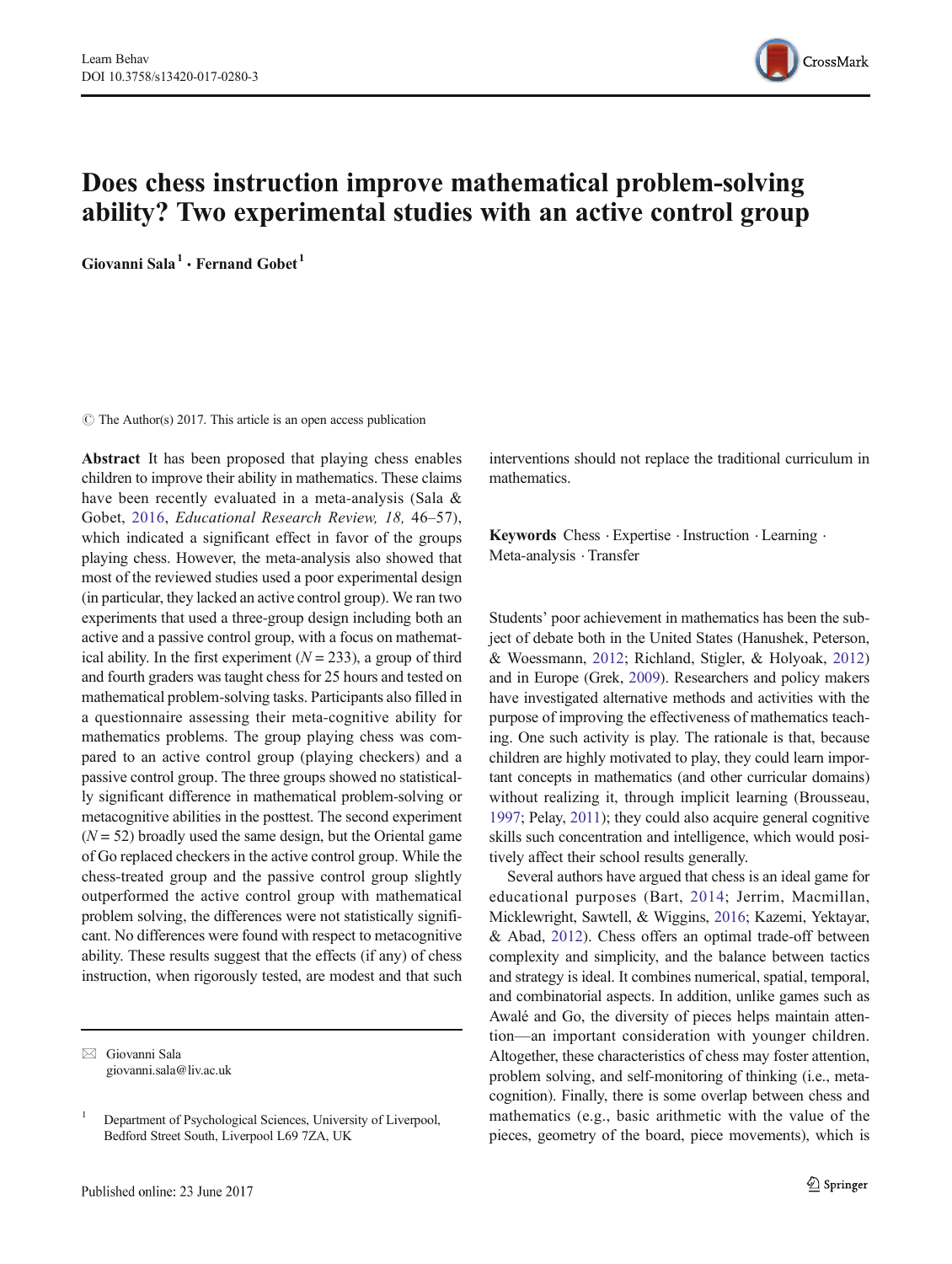an obvious advantage when using chess to foster mathematical skills.

In recent years, considerable efforts have been made to validate these ideas empirically. Not only has chess instruction been included in the school curriculum in several countries, but several educational projects and studies involving chess are currently ongoing or have recently ended in Germany, Italy, Spain, Turkey, the United Kingdom, and the United States. Even the European Parliament has expressed its interest and positive opinion on teaching chess in schools as an educational tool (Binev, Attard-Montalto, Deva, Mauro, & Takkula, [2011](#page-6-0)). If successful, using chess in school for fostering academic achievement would shed considerable light on the question of skill acquisition and transfer (Mestre, [2005\)](#page-6-0).

One psychological mechanism has been regularly proposed for explaining the putative effects of chess instruction: Being a cognitively demanding activity, chess improves pupils' domain-general cognitive abilities (e.g., intelligence, attention, and reasoning), abilities that then transfer to other domains, and therefore benefits a wide set of non-chessrelated skills (e.g., Bart, [2014](#page-6-0)). The idea is intuitive and attractive. This view of chess as a cognitive enhancer has been mentioned in popular newspapers in the United Kingdom (e.g., Garner, [2012\)](#page-6-0) and was the key theoretical assumption of a recent large experimental study that took place in the United Kingdom (Jerrim et al., [2016](#page-6-0)).

## Chess skill and cognitive ability

The literature on the link between chess skill and cognitive ability is certainly consistent with this mechanism. People engaged in intellectual activities often show superior cognitive ability compared to the general population (e.g., professional musicians; Ruthsatz, Detterman, Griscom, & Cirullo, [2008\)](#page-6-0), and chess is no exception. A recent meta-analysis (Sala et al. [2017](#page-7-0)) reported that chess players outperformed nonchess players in several cognitive skills (e.g., planning, numerical ability, and reasoning). The difference between the two groups was approximatively half a standard deviation. Another metaanalysis (Burgoyne et al., [2016](#page-6-0)) found positive correlations between chess skill and cognitive abilities such as fluid intelligence, processing speed, short-term and working memory (WM), and comprehension knowledge.

However, the positive relationship between chess skill and cognitive ability does not necessarily imply that chess instruction enhances cognitive ability. An alternative explanation is that individuals with better cognitive ability are more likely to excel and engage in the game of chess. To establish causality, one needs to turn attention to studies where instruction is under experimental control. This is the province of educational psychology and in particular the study of transfer of skills. This literature is rather skeptical about the possibility that an

activity such as chess improves cognition generally and leads to educational benefits in topics such as mathematics. This skepticism is reinforced by the literature on expertise, which has found that experts' knowledge is highly specialized and thus unlikely to transfer to other domains. The following section briefly summarizes these two fields of research.

# Skepticism: The question of far transfer and research into expertise

Transfer of learning occurs when a set of skills learned in one domain generalizes to one (or more) domains. It is customary to distinguish between near transfer, where transfer of learning occurs between tightly related domains (e.g., from geometry to calculus) and far transfer, where the source and target domains are only loosely related. The presumed enhancement of mathematical ability from chess instruction is a clear example of far transfer.

It has been proposed that transfer is a function of the degree to which two (or more) domains share common features (Thorndike & Woodworth, [1901\)](#page-7-0). Thorndike and Woodworth's ([1901](#page-7-0)) common element theory thus predicts that while near transfer is often observed, far transfer occurs rarely. This theory has received strong support from different areas of research, where interventions that failed to obtain fartransfer effects have been documented. For example, several meta-analyses have shown that neither music instruction nor WM training enhances pupils' cognitive ability or academic achievement (Melby-Lervåg, Redick, & Hulme, [2016](#page-6-0); Sala & Gobet, [2017b,](#page-7-0) [2017c](#page-7-0), [in press\)](#page-7-0). Interestingly, all these metaanalyses reported near-zero overall effect sizes when the treatment groups were compared to active control groups. When transfer occurs, it is almost always near transfer only. For example, Oei and Patterson ([2015](#page-6-0)) have suggested that action video-game training enhances only those cognitive abilities directly involved in the particular video game used during training.

Beyond research into far transfer, research into the psychology of expertise lends support to Thorndike and Woodworth's [\(1901\)](#page-7-0) theory. For example, transfer is only partial between subspecialties such as cardiology and neurology (Rikers, Schmidt, & Boshuizen, [2002](#page-6-0)) and types of specialization in chess, as operationalized by the openings (first moves of a game) played (Bilalić, McLeod, & Gobet, [2009\)](#page-6-0). A likely explanation is that expert performance relies substantially on perceptual information (Gobet, [2016;](#page-6-0) Gobet & Simon, [1996;](#page-6-0) Sala & Gobet, [2017a\)](#page-7-0), and such information is hard to transfer to other domains. Consistent with this explanation, individuals acquire increasingly specific information as skill levels increase and, as a consequence, the probability that transfer will take place decreases considerably (Ericsson & Charness, [1994\)](#page-6-0).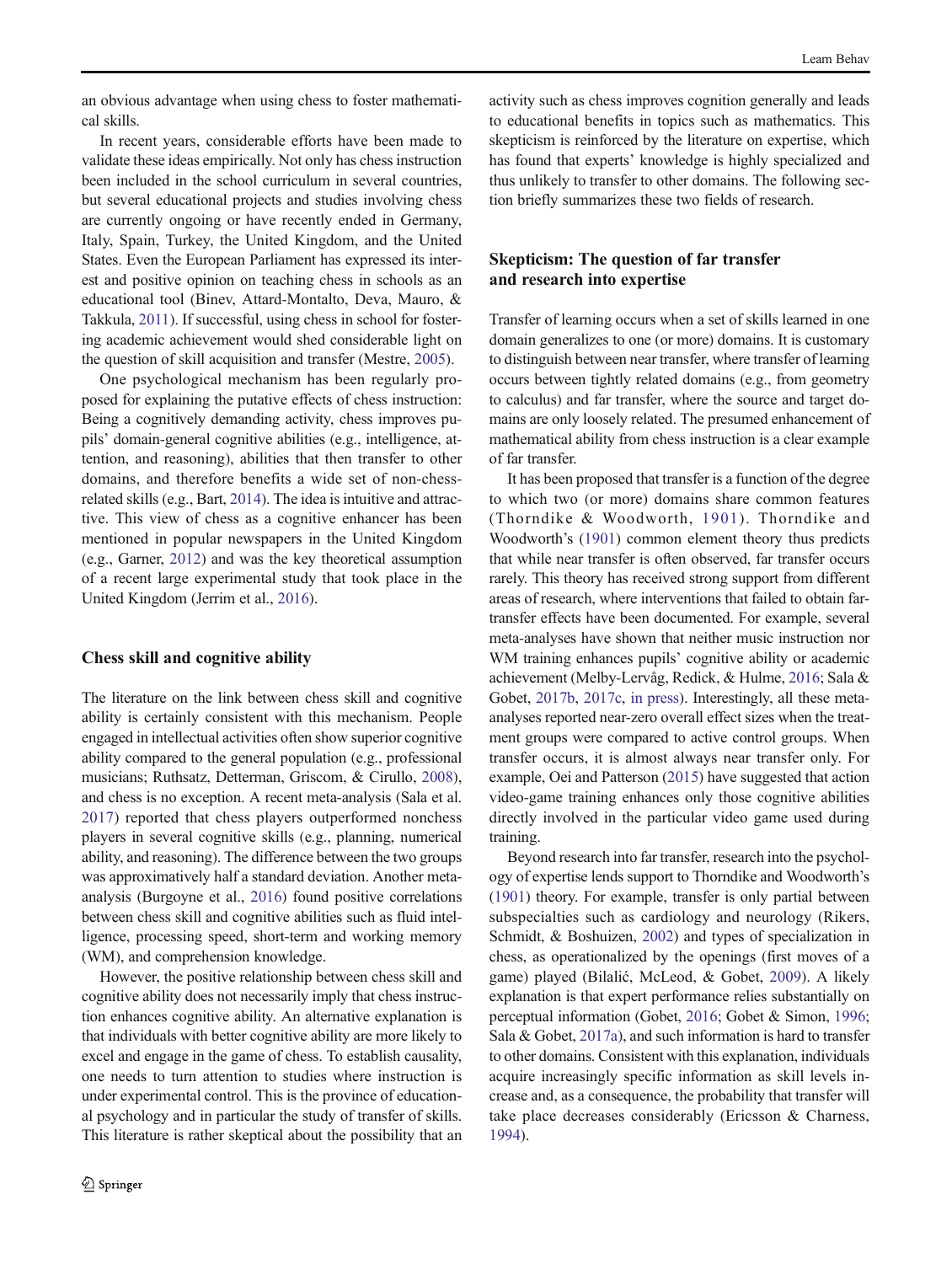# <span id="page-2-0"></span>Is chess special? Empirical results and the lack of an active control group

Thus, the hypothesis according to which one can improve one's achievement in a wide set of fields by engaging in cognitively demanding activities is not supported in most areas. In fact, the abovementioned examples of music training and WM training suggest that those activities (e.g., n-back tasks, playing a musical instrument) do not provide any general cognitive benefit or improvement in academic achievement. Reviewing the experiments where the effects of chess instruction have been experimentally studied suggests that chess is no exception.

A recent meta-analytic review (Sala & Gobet, [2016](#page-7-0)) has evaluated the available empirical evidence regarding the effects of chess instruction on pupils' cognitive ability and academic achievement. In that meta-analysis, the overall effect size of chess instruction was modest, with  $\overline{g} = 0.34$ . It was also found that the effect sizes about measures of mathematical ability and literacy were  $\overline{g} = 0.38$  and  $\overline{g} = 0.25$ , respectively. Most importantly, that review pointed out that the poor experimental design used in almost all the reviewed studies does not allow one to draw any certain conclusion about the benefits of chess instruction. In particular, most interventions did not include an active control group to control for placebo effects. Potential elements able to trigger placebo effects include the state of attention and excitement induced by a novel activity, instructors' motivation, and teachers' expectations. Only one study (Fried & Ginsburg, [n.d.](#page-6-0)), which focused on visuospatial and perceptual abilities, included an active control group. This study showed no significant difference between the chess-treated, active, and passive control groups. Regrettably, Fried and Ginsburg's (n.d.) experiment did not examine the effects of chess practice on pupils' mathematical ability. Thus, that study cannot corroborate or refute any hypothesis about the effectiveness of chess instruction in enhancing mathematical ability.

Consistent with Sala and Gobet's ([2016](#page-7-0)) conclusion about the difficulty of far transfer, no effect of chess instruction was found in a recent large-scale study carried out by the Institute of Education, London, in the United Kingdom (Jerrim et al., [2016](#page-6-0)). A large sample of Year 5 pupils (9–10 years;  $N =$ 1,965) engaging in one year of chess instruction (ranging from 25 to 30 hours) were compared to a passive control group of peers ( $N = 1,900$ ). The classes were randomly assigned to one of the two conditions. Pretest measures consisted of Key Stage 1 public examinations covering mathematics, science, and literacy. Posttest measures, which were obtained 1 year after the end of the treatment, consisted of Key Stage 2 public examinations in the same fields. No difference was found between the two groups in any of the measures. While some aspects of the design could have been improved (e.g., absence of an active control group, absence of measures immediately after the end of the experiment, and possible ceiling effect; Sala,

Foley, & Gobet, [2017](#page-7-0)), the study certainly had strengths (e.g., large sample and allocation of classes to condition by randomization) and the absence of any positive effect of chess instruction—not even placebo effects—supports the hypothesis that far transfer is difficult.

## The present study

Given the importance of controlling for placebo effects reported in music and WM training (Melby-Lervåg et al., [2016;](#page-6-0) Sala & Gobet, [2017b,](#page-7-0) [2017c](#page-7-0)), the lack of an active control group is undoubtedly the main flaw of the studies in the field of chess instruction (Gobet & Campitelli, [2006;](#page-6-0) Gobet, de Voogt, & Retschitzki, [2004](#page-6-0); [Sala et al., 2017](#page-7-0)). The two experiments presented in this article aim to correct this unsatisfactory state of affairs. In the first experiment, primary school children receiving a 30-hour chess course were administered a test of mathematical ability and compared to both an active control group, receiving instruction about checkers, and a passive control group. Along with the test of mathematical ability, the participants were given a questionnaire assessing metacognitive abilities. Metacognitive skills have been established to be one of the most important cognitive correlates of mathematical ability (Desoete & Roeyers, [2003;](#page-6-0) Veenman, Van Hout-Wolters, & Afflerbach, [2006\)](#page-7-0). Since the self-monitoring of one's thinking processes is essential in a game like chess (De Groot, [1965\)](#page-6-0), playing chess may be associated with improvements in metacognitive ability.

In the second experiment, three fourth-grade classes were randomly chosen to take part either in a chess course, a Go (Baduk) course, or regular school activities. The pupils were pre- and posttested on the same tests of mathematical ability and metacognitive ability as in the first experiment.

## Experiment 1

# Method

#### Participants

A total of 233 third and fourth graders from eight Italian schools took part in this experiment only. The mean age was 8.50 years (SD = 0.67 years). Parental consent was asked and obtained for all the participants.

## Material

A 6-item test was designed to test the pupils' mathematical ability (range score  $0-6$ ). The items used were all from the IEA-TIMSS international survey among fourth graders (Mullis & Martin, [2013](#page-6-0)). These items were selected because they engage mathematical problem-solving ability. In fact, all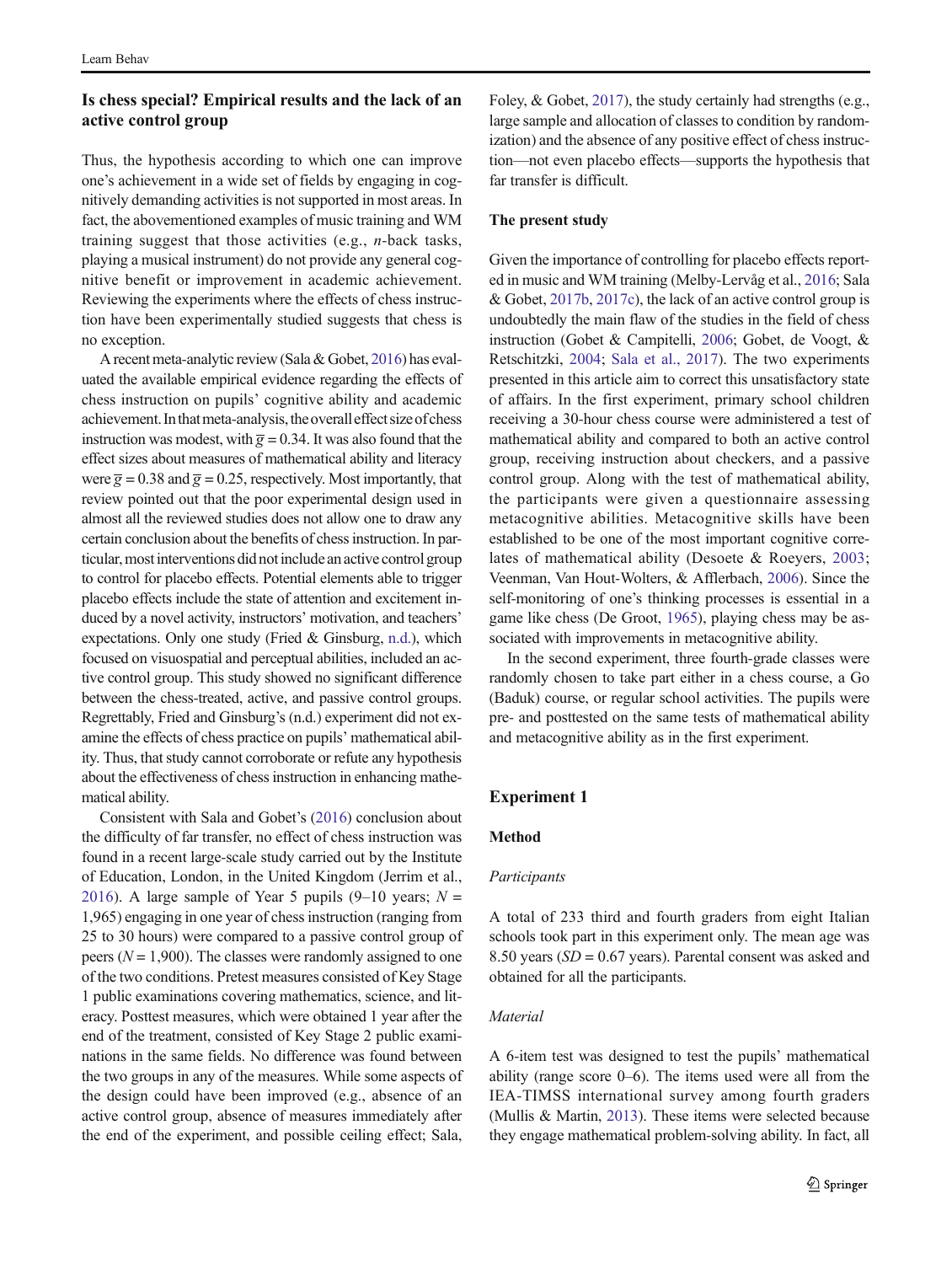the items required solving a mathematical problem starting from a given set of data. An example of the kind of mathematical problems used in IEA-TIMSS is shown in Fig. 1.

To assess participants' metacognitive skills, we used the Italian version of Panaoura and Philippou's [\(2007\)](#page-6-0) questionnaire (15-item version; range score 15-75). Participants were given 45 minutes for completing the battery of tests.

## Design

A convenience assignment to the three conditions was used. The group playing chess was compared to an active control group (playing checkers) and a passive control group (doing regular school activities). The experimental group consisted of three classes (two third-grade classes and one fourth-grade class;  $N = 53$ ), which attended 25 hours of chess lessons during school hours, $<sup>1</sup>$  along with regular school activities. The</sup> active control group (placebo group) comprised four thirdgrade classes ( $N = 82$ ), which attended 25 hours of checkers lessons during school hours, along with regular school activities. Finally, the passive control group consisted of four classes (three third-grade classes and one fourth-grade class;  $N =$ 98), which attended regular school activities only.

The interventions were delivered by professional instructors from the Italian Chess Federation and the Italian Checkers Federation. The chess and checkers lessons followed a prearranged teaching protocol, which consisted of the basic rules of the games, tactical exercises, and playing complete games. Most of the activities focused on problem-solving situations, such as spotting the correct move, calculating the correct variation, and evaluating the advantages/weaknesses of a position. Also, it should be noted that the two courses (chess and checkers) did not introduce any mathematicsrelated topics, unless these were part of the games (e.g., in chess, a Bishop is worth three Pawns).

## **Results**

#### Mathematical ability

A univariate analysis of covariance (ANCOVA) was used to evaluate the role of group (independent variable), mathematics pretest scores (covariate), and age (covariate), in affecting mathematics postintervention scores (dependent variable). The results showed a significant effect of pretest scores,  $F(1, 1)$  $228$ ) = 58.14,  $p < .001$ , and age,  $F(1, 228) = 4.22$ ,  $p = .041$ , but no significant effect of group,  $F(2, 228) = 0.39$ ,  $p = .679$ . The descriptive statistics are summarized in Table 1.

Mary left Apton and rode at the same speed for 2 hours. She reached this sign.



Mary continues to ride at the same speed to Brandon.

How many hours will it take her to ride from the sign to Brandon?

- A.  $1\frac{1}{2}$  hours
- $\mathbf{B}$ 2 hours
- 3 hours  $\mathcal{C}$
- D.  $3\frac{1}{2}$  hours

Fig. 1 An example of the kind of problems used in the test of mathematics

## Metacognitive ability

The same analysis (ANCOVA) was used to analyze the results in meta-cognitive ability. The results showed a significant effect of pretest scores,  $F(1, 228) = 82.50, p < .001$ , and age,  $F(1, 228) = 3.97$ ,  $p = .047$ , but no significant effect of group.  $F(2, 228) = 0.62$ ,  $p = .541$ . The descriptive statistics are summarized in Table [2.](#page-4-0)

## Discussion

The results showed no significant differences between the three groups in mathematical ability or metacognitive ability.

Table 1 Mathematical ability scores in the three groups (Experiment [1\)](#page-2-0)

| Group    | Pretest     | Posttest   | Adjusted mean |
|----------|-------------|------------|---------------|
| Chess    | 1.75(1.34)  | 1.81(1.69) | 1.64          |
| Checkers | 1.28 (0.96) | 1.60(1.14) | 1.75          |
| Control  | 1.41(1.20)  | 1.87(1.36) | 1.83          |

Note. Standard deviations are shown in brackets

<sup>&</sup>lt;sup>1</sup> The chess and checkers courses were implemented during school hours accordingly to the teachers' availability. No particular discipline (e.g., mathematics) was systematically replaced by the courses.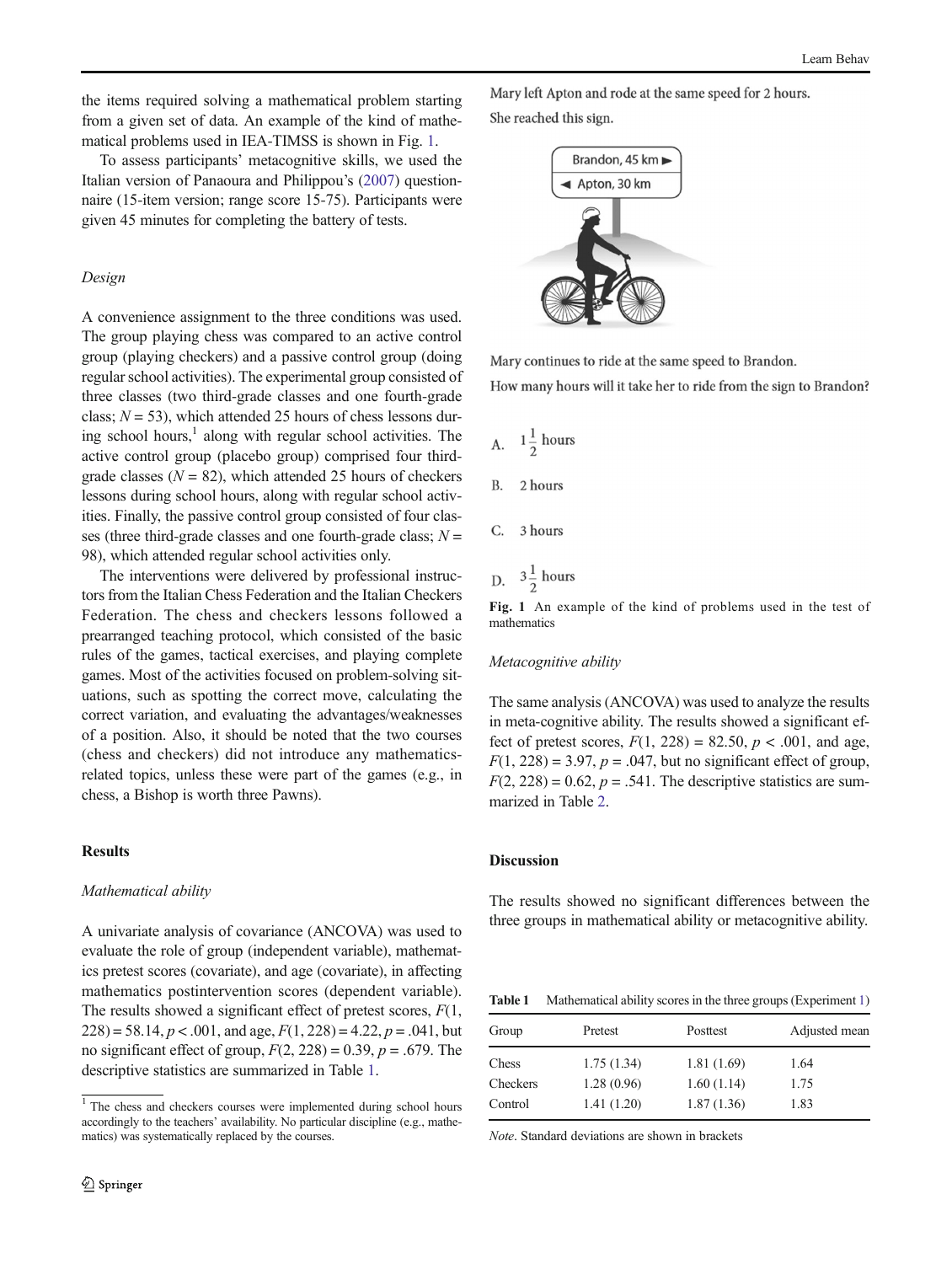| Table 4  | Metacognitive ability scores in the time groups (Experiment 1) |              |               |
|----------|----------------------------------------------------------------|--------------|---------------|
| Group    | Pretest                                                        | Posttest     | Adjusted mean |
| Chess    | 54.19 (9.76)                                                   | 52.92 (8.86) | 52.35         |
| Checkers | 54.51 (7.39)                                                   | 55.07 (8.81) | 53.86         |
| Control  | 51.41 (9.09)                                                   | 52.22 (9.71) | 53.55         |
|          |                                                                |              |               |

<span id="page-4-0"></span> $T_{\rm eff}$  and  $\gamma$   $\sim$  Metacognitive ability scores in the th

Note. Standard deviations are shown in brackets

## Experiment 2

The second experiment<sup>2</sup> broadly used the same design but also differed in three ways. First, the classes were randomly assigned to the experimental conditions. Second, the active control group played the Oriental game of Go (Baduk) instead of checkers. Finally, chess and Go replaced part of the hours (n = 15) originally dedicated to mathematics and sciences to directly compare the two games with the traditional methods of teaching mathematics and mathematics-related disciplines.

## Method

## **Participants**

Fifty-two fourth graders in three classes of a primary school in Italy took part in this experiment. The mean age of the participants was 9.32 years ( $SD = 0.32$  years). Parental consent was asked and obtained for all the participants.

## **Material**

The same tests as those used in Experiment [1](#page-2-0) were administered to the participants.

## Design

The three classes were randomly assigned to three groups. The first class attended 15 hours of chess lessons during school hours, along with regular school activities (experimental group). The second class attended regular school activities only (passive control group). Finally, the third class attended 15 hours of Go lessons during school hours, along with regular school activities (active control/placebo group).

Importantly, the two interventions—that is, chess and Go courses—substituted part of the hours originally devoted to mathematics and sciences. This way, we could compare the effectiveness of chess (and Go) instruction with the traditional didactics of teaching mathematics and mathematics-related disciplines, such as sciences. Like in Experiment [1,](#page-2-0) the chess and Go lessons followed a prearranged teaching protocol. To rule out possible effects related to instructor behavior (e.g., Pygmalion effect), the chess and Go interventions were delivered by the same instructor, who was both a chess and Go trainer. The participants were pre- and posttested on mathematical ability and metacognition, once before the beginning of the intervention and once after the end.

# Results

# Mathematical ability

No significant differences between the three groups were found in the pre-test scores,  $F(2, 51) = 1.03$ ,  $p = .365$ . A univariate analysis of covariance (ANCOVA) was used to evaluate the role of group (independent variable) and mathematics pretest scores (covariate) in affecting mathematics postintervention scores (dependent variable). The results showed a significant effect of the covariate,  $F(1, 48) =$ 21.83,  $p < .001$ , and a significant effect of group,  $F(2, 48) =$ 3.37,  $p = .043$ . The pairwise comparisons showed that the control group outperformed the Go group ( $p = .017$ ), the chess group marginally outperformed the Go group ( $p = .088$ ), whereas no significant difference was found between the control and the chess group ( $p = .487$ ). A more conservative post hoc analysis (Bonferroni correction) showed only a marginal difference between the control group and the Go group ( $p =$ .052). No other significant difference was found. The descriptive statistics are summarized in Table [3](#page-5-0).

## Metacognitive skills

No significant differences between the three groups were found in the pretest scores,  $F(2, 51) = 0.49$ ,  $p = .617$ . A univariate analysis of covariance (ANCOVA) was used to evaluate the role of group (independent variable) and metacognition pretest scores (covariate) in affecting metacognition postintervention scores (dependent variable). The results showed a significant effect of the covariate,  $F(1, 48) = 47.81$ ,  $p < .001$ , and no significant effect of group,  $F(2, 48) = 0.37$ ,  $p = .694$ . The pairwise comparisons showed no differences between the three groups. The descriptive statistics are summarized in Table [4](#page-5-0).

## Discussion

The effects of chess instruction on mathematical problemsolving ability were minimal. Children seemed to benefit more from the traditional didactics than from chess and Go instruction. Regarding metacognitive skills, children did not seem to benefit from any advantage from the 15-hour chess course. In fact, the participants performed equally across the three groups, suggesting that metacognition does not represent

 $\frac{2}{3}$  The results of this experiment were published in Sala, Gobet, Trinchero, and Ventura [\(2016\)](#page-7-0).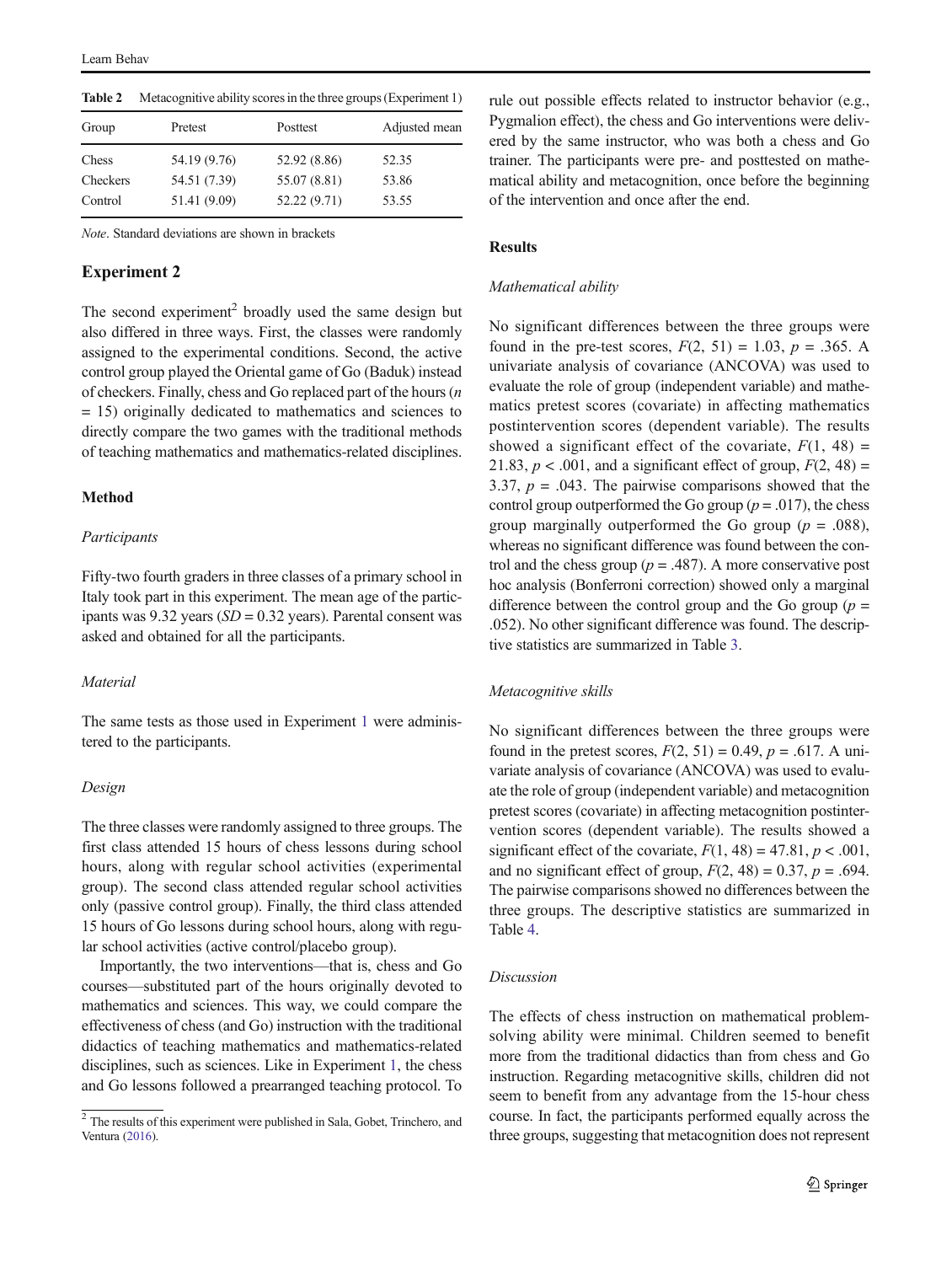<span id="page-5-0"></span>

| Table 3 | Mathematical ability scores in the three groups (Experiment 2) |            |               |  |
|---------|----------------------------------------------------------------|------------|---------------|--|
| Group   | Pretest                                                        | Posttest   | Adjusted mean |  |
| Chess   | 2.13(1.26)                                                     | 2.50(1.41) | 2.30          |  |
| Go      | 1.81(1.08)                                                     | 1.62(1.20) | 1.63          |  |
| Control | 1.53(1.13)                                                     | 2.40(1.55) | 2.60          |  |

Note. Standard deviations are shown in brackets

the cognitive link between chess instruction and mathematical ability.

# General discussion

The results of the two studies do not support the hypothesis according to which chess instruction benefits pupils' mathematical ability. The effects of chess, if any, appear to be minimal and certainly too limited to provide any educational advantage over the traditional instructional methods. Thus, chess instruction seems to align with the results obtained in the fields of music instruction and WM training. In a broader perspective, our findings are in line with Thorndike and Woodworth's ([1901](#page-7-0)) common element theory and substantial research on expertise (Gobet, [2016\)](#page-6-0) and education (Donovan, Bransford, & Pellegrino, [1999](#page-6-0)) in predicting no far-transfer effects.

## Recommendations for future research

Given the small number of studies controlling for placebo effects, it is imperative to replicate and extend the experiments reported in the present article. Compared to the design we adopted, examples of possible ameliorations include full random assignment to the groups, measures of other cognitive constructs (e.g., intelligence and spatial cognition), and the manipulation of the duration of the chess interventions.

In addition, an interesting way to make chess instruction more effective could be to make links between mathematics and chess explicit. Possible examples comprise introducing the Cartesian graph to pupils with the chess board and illustrating the concept of block distance—as opposed to distance in Euclidean space—with the movement of the King (see Fig. 2). The inclusion of domain-specific information (e.g.,

Table 4 Metacognitive skill scores in the three groups (Experiment [2](#page-4-0))

| Group   | Pretest     | Posttest    | Adjusted mean |
|---------|-------------|-------------|---------------|
| Chess   | 55.2 (11.0) | 57.0 (10.5) | 56.3          |
| Go      | 52.7(9.2)   | 54.8 (8.6)  | 55.8          |
| Control | 55.3(6.5)   | 58.3(6.0)   | 57.6          |

Note. Standard deviations are shown in brackets



Fig. 2 Using chess to illustrate block-city distance and Euclidean distance. White draws the game by moving the King along the blue line, which allows him both to approach his Pawn (threatening promotion) and to catch the black Pawn. In chess, block city and Euclidean distances are equivalent (in this examples, six moves in both cases to reach the square where the two arrows meet). This position was composed by Richard Réti in 1921

mathematical problems) into chess courses curricula may be a simple way to get around the limits of far transfer to occur. One variation of this approach is to use not only chess but also other board games or even other types of games such as card games to teach specific mathematical concepts. For example, mancala games could be used for teaching the concept of modular arithmetic, card games for teaching elements of probability, and Nim games to teach the binary system of Boolean algebra (Rougetet, [2016\)](#page-6-0).

# Conclusion

Beyond chess, the results of the research on chess instruction have profound implications for our understanding of learning and transfer of skill. There is a stark contrast between the enthusiasm displayed by the chess community and the sobering results from research on transfer and expertise: While the former heralds the positive benefits of chess instruction, the latter consistently report data speaking against the occurrence of far transfer. When critically evaluated, the literature on chess instruction is consistent with other experimental studies on transfer, indicating that far transfer is very unlikely. The results of the two experiments presented in this paper are consistent with these conclusions.

Extrapolating from the research on chess and activities such as music and video-game playing, it is likely that the same difficulties in far transfer will be found with other kinds of games and play. To make the use of didactical games more effective, and given the difficulty of far transfer to occur, teachers and researchers should seriously consider the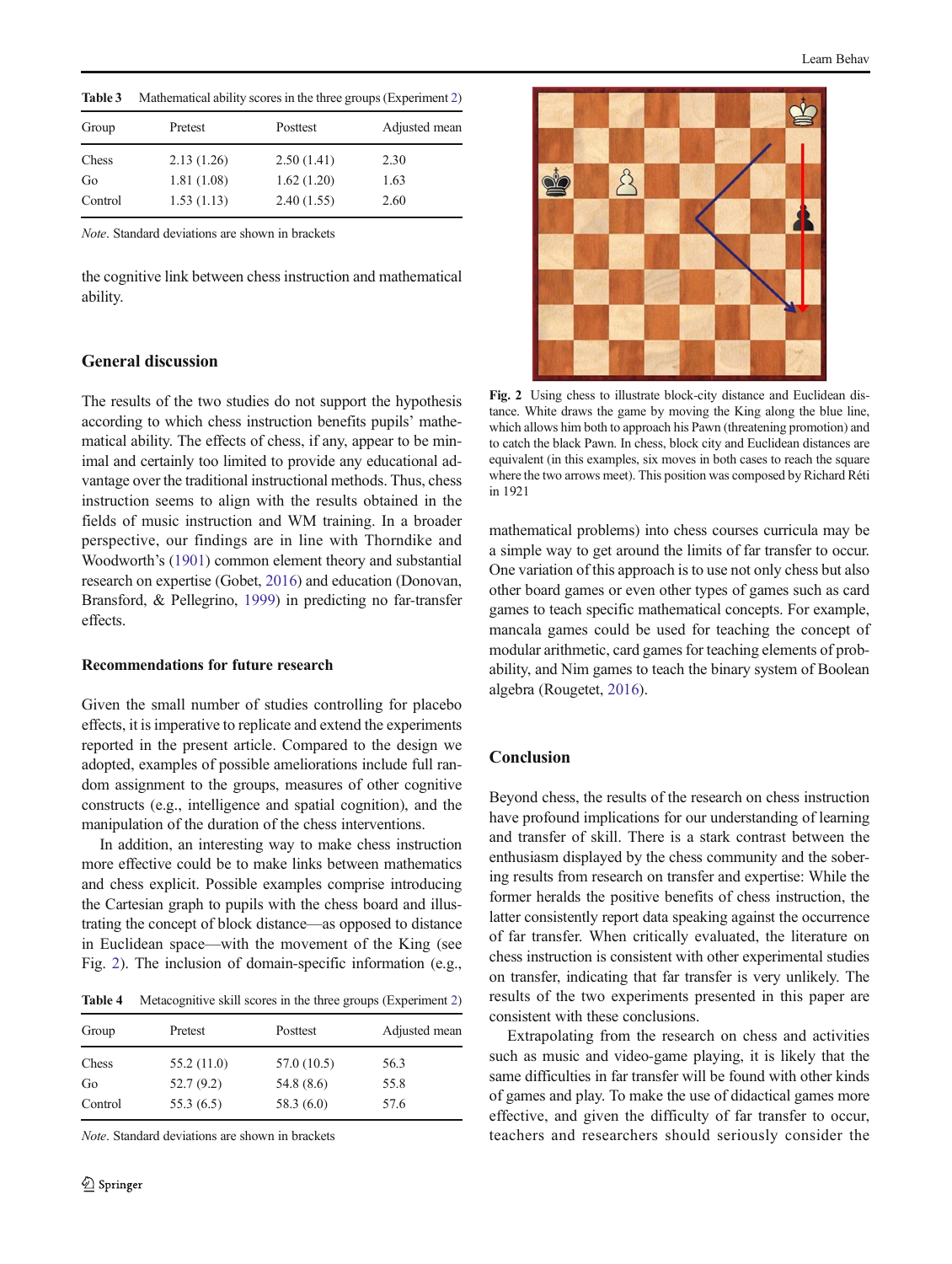<span id="page-6-0"></span>possibility of making explicit the link between playing games and the mathematical abilities the game is supposed to foster. Even so, it is worth reminding ourselves of French sociologist Roger Caillois's (1957) discussion of the role of play in his article on the unity of play and diversity of games: "Faculties thus developed certainly profit by this supplementary training which is free, intense, pleasurable, inventive, and secure. But it is never the function of play itself to develop these faculties. The purpose of play is play" (p. 105).

Acknowledgments The authors gratefully thank all the principals and teachers involved in the studies. The authors also thank Daniele Berté, Alessandro Dominici, Sebastiano Paulesu, and Gionata Soletti for the valuable assistance in all the organizational aspects of the interventions.

Open Access This article is distributed under the terms of the Creative Commons Attribution 4.0 International License (http:// creativecommons.org/licenses/by/4.0/), which permits unrestricted use, distribution, and reproduction in any medium, provided you give appropriate credit to the original author(s) and the source, provide a link to the Creative Commons license, and indicate if changes were made.

## References

- Bart, W. M. (2014). On the effect of chess training on scholastic achievement. Frontiers in Psychology, 5(762). doi[:10.3389/fpsyg.2014.](https://doi.org/10.3389/fpsyg.2014.00762) [00762](https://doi.org/10.3389/fpsyg.2014.00762)
- Bilalić,M.,McLeod, P., & Gobet, F. (2009). Specialization effect and its influence on memory and problem solving in expert chess players. Cognitive Science, 33, 1117–1143. doi[:10.1111/j.1551-6709.2009.01030.x](http://dx.doi.org/10.1111/j.1551-6709.2009.01030.x)
- Binev, S., Attard-Montalto, J., Deva, N., Mauro, M., & Takkula, H. (2011). Declaration of the European Parliament, 0050/2011. Retrieved from [http://www.europarl.europa.eu/sides/getDoc.do?](http://www.europarl.europa.eu/sides/getDoc.do?pubRef=-//EP//NONSGML+WDECL+P7-DCL-2011-0050+0+DOC+PDF+V0//EN&language=EN) [pubRef=-//EP//NONSGML+WDECL+P7-DCL-2011-0050+0+](http://www.europarl.europa.eu/sides/getDoc.do?pubRef=-//EP//NONSGML+WDECL+P7-DCL-2011-0050+0+DOC+PDF+V0//EN&language=EN) [DOC+PDF+V0//EN&language=EN](http://www.europarl.europa.eu/sides/getDoc.do?pubRef=-//EP//NONSGML+WDECL+P7-DCL-2011-0050+0+DOC+PDF+V0//EN&language=EN)
- Brousseau, G. (1997). Theory of didactical situations in mathematics. Dordrecht: Kluwer Academic.
- Burgoyne, A. P., Sala, G., Gobet, F., Macnamara, B. N., Campitelli, G., & Hambrick, D. Z. (2016). The relationship between cognitive ability and chess skill: A comprehensive meta-analysis. Intelligence, 59, 72–83. doi:[10.1016/j.intell.2016.08.002](http://dx.doi.org/10.1016/j.intell.2016.08.002)
- Caillois,R. (1957). Unity of play: Diversity of games.Diogenes, 19, 92–122.
- De Groot, A. D. (1965). Thought and choice in chess. The Hague: The Hague.
- Desoete, A., & Roeyers, H. (2003). Can off-line metacognition enhance mathematical problem solving? Journal of Educational Psychology, 95, 188–200. doi[:10.1037/0022-0663.95.1.188](http://dx.doi.org/10.1037/0022-0663.95.1.188)
- Donovan, M. S., Bransford, J. D., & Pellegrino, J. W. (1999). How people learn: Bridging research and practice. Washington, DC: National Academies Press.
- Ericsson, K. A., & Charness, N. (1994). Expert performance: Its structure and acquisition. American Psychologist, 49, 725–747. doi[:10.1037/](http://dx.doi.org/10.1037/0003-066X.49.8.725) [0003-066X.49.8.725](http://dx.doi.org/10.1037/0003-066X.49.8.725)
- Fried, S., & Ginsburg, N. (n.d.). The effect of learning to play chess on cognitive, perceptual and emotional development in children. Unpublished manuscript.
- Garner, R. (2012, November 10). Chess makes a dramatic comeback in primary schools. The Independent. Retrieved from http:// www.independent.co.uk/news/education/education-news/chessmakes-a-dramatic-comeback-in-primary-schools-8301313.html.
- Gobet, F. (2016). Understanding expertise: A multi-disciplinary approach. London: Palgrave/Macmillan.
- Gobet, F., & Campitelli, G. (2006). Educational benefits of chess instruction: A critical review. In T. Redman (Ed.), Chess and education: Selected essays from the Koltanowski Conference (pp. 124-143). Dallas: University of Texas at Dallas.
- Gobet, F., de Voogt, A. J., & Retschitzki, J. (2004). Moves in mind: The psychology of board games. Hove: Psychology Press.
- Gobet, F., & Simon, H. A. (1996). Templates in chess memory: A mechanism for recalling several boards. Cognitive Psychology, 31, 1–40. doi:[10.1006/cogp.1996.0011](http://dx.doi.org/10.1006/cogp.1996.0011)
- Grek, S. (2009). Governing by numbers: The PISA 'effect' in Europe. Journal of Education Policy, 24, 23–37. doi:[10.1080/](http://dx.doi.org/10.1080/02680930802412669) [02680930802412669](http://dx.doi.org/10.1080/02680930802412669)
- Hanushek, E. A., Peterson, P. E., & Woessmann, L. (2012). Achievement growth: International and US state trends in student performance (PEPG Report No. 12-03). Cambridge, MA: Harvard's Program on Education Policy and Governance Taubman Center for State and Local Government, Harvard Kennedy School.
- Jerrim, J., Macmillan, L., Micklewright, J., Sawtell, M., & Wiggins, M. (2016). Chess in schools:. Evaluation report and executive summary. Education Endowment Foundation. Retrieved from https:// educationendowmentfoundation.org.uk/public/files/Projects/ Evaluation\_Reports/EEF\_Project\_Report\_Chess\_in\_Schools.pdf.
- Kazemi,F.,Yektayar,M.,&Abad,A.M.B. (2012). Investigationtheimpact of chess play on developing meta-cognitive ability and math problemsolving power of students at different levels of education. Procedia-Social and Behavioral Sciences, 32, 372–379. doi:[10.1016/j.sbspro.](http://dx.doi.org/10.1016/j.sbspro.2012.01.056) [2012.01.056](http://dx.doi.org/10.1016/j.sbspro.2012.01.056)
- Melby-Lervåg, M., Redick, T. S., & Hulme, C. (2016). Working memory training does not improve performance on measures of intelligence or other measures of far-transfer: Evidence from a meta-analytic review. Perspective on Psychological Science, 11, 512–534. doi: [10.1177/1745691616635612](http://dx.doi.org/10.1177/1745691616635612)
- Mestre, J. P. (2005). Transfer of learning from a modern multidisciplinary perspective. Greenwich, CT: Information Age.
- Mullis, I. V. S., & Martin, M. O. (2013). TIMSS 2015 assessment frameworks. Chestnut Hill, MA: TIMSS & PIRLS International Study Center, Boston College.
- Oei, A. C., & Patterson, M. D. (2015). Enhancing perceptual and attentional skills requires common demands between the action video games and transfer tasks. Frontiers in Psychology, 6, 1–11. doi[:10.](http://dx.doi.org/10.3389/fpsyg.2015.00113) [3389/fpsyg.2015.00113](http://dx.doi.org/10.3389/fpsyg.2015.00113)
- Panaoura, A., & Philippou, G. (2007). The developmental change of young pupils' metacognitive ability in mathematics in relation to their cognitive abilities. Cognitive Development, 22, 149-164. doi: [10.1016/j.cogdev.2006.08.004](http://dx.doi.org/10.1016/j.cogdev.2006.08.004)
- Pelay, N. (2011). Jeu et apprentissages mathématiques: Élaboration du concept de contrat didactique et ludique en contexte d'animation scientifique. Retrieved from https://tel.archives-ouvertes.fr/tel-00665076/file/

Pelay\_nicolas\_2010\_these\_jeu\_et\_apprentissages\_mathematiques.pdf.

- Richland, L. E., Stigler, J. W., & Holyoak, K. J. (2012). Teaching the conceptual structure of mathematics. Educational Psychologist, 47, 189–203. doi[:10.1080/00461520.2012.667065](http://dx.doi.org/10.1080/00461520.2012.667065)
- Rikers, R. M. J. P., Schmidt, H. G., & Boshuizen, H. P. A. (2002). On the constraints of encapsulated knowledge: Clinical case representations by medical experts and subexperts. Cognition and Instruction, 20, 27–45. doi:[10.1207/S1532690XCI2001\\_2](http://dx.doi.org/10.1207/S1532690XCI2001_2)
- Rougetet, L. (2016). Machines designed to play Nim games: Teaching supports for mathematics, algorithmics and computer science (1940–1970). Retrieved from https://hal.archives-ouvertes.fr/hal-01349260/document.
- Ruthsatz, J., Detterman, D., Griscom, W. S., & Cirullo, B. A. (2008). Becoming an expert in the musical domain: It takes more than just practice. Intelligence, 36, 330–338. doi[:10.1016/j.intell.2007.08.003](http://dx.doi.org/10.1016/j.intell.2007.08.003)